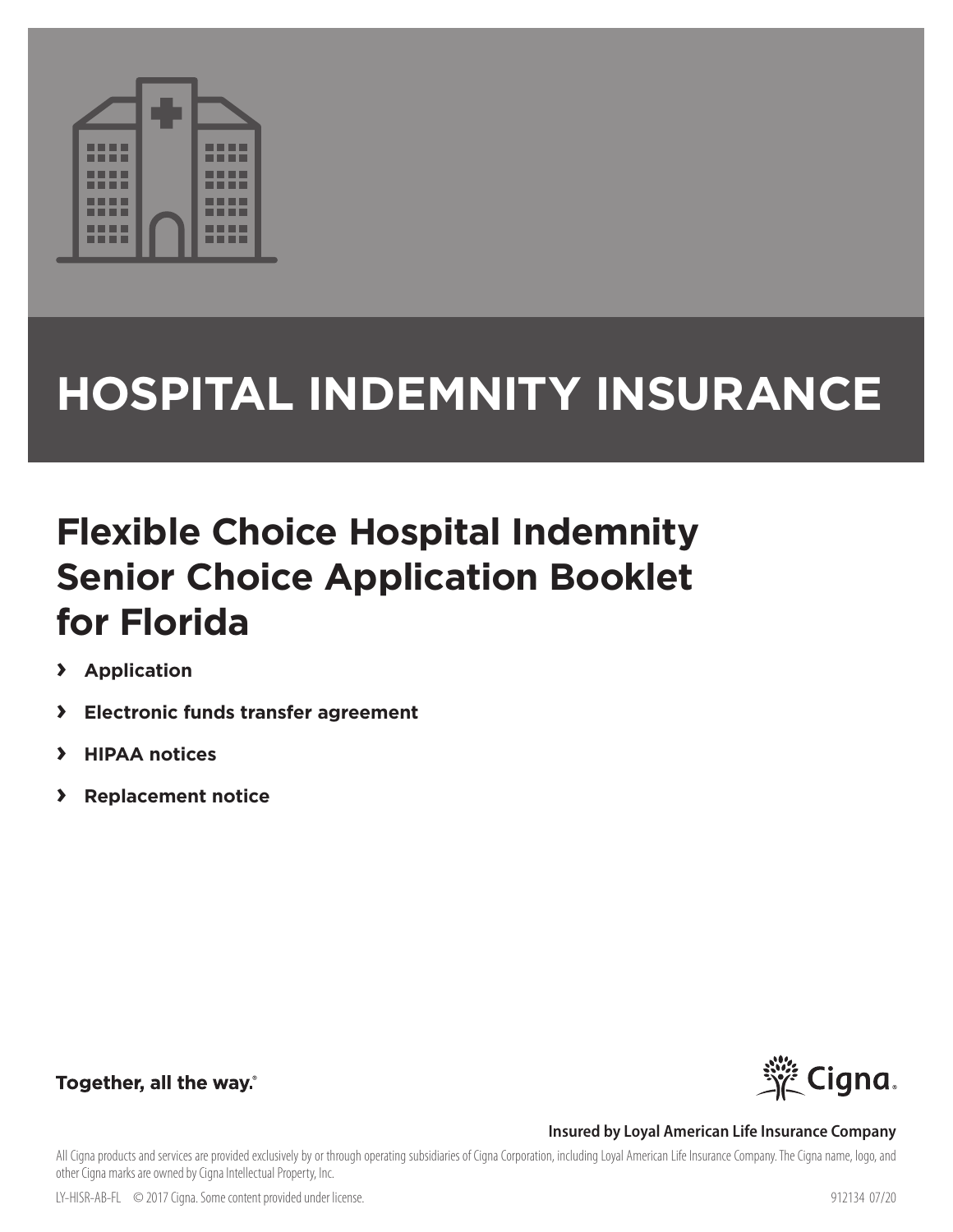INDIVIDUAL HOSPITAL INDEMNITY INSURANCE POLICY

Insured by Loyal American Life Insurance Company®

PO Box 5725, Scranton, PA 18505-5725 • (866) 459-4272 Phone Verification Case # \_\_\_\_\_\_\_\_\_\_\_\_\_\_\_\_\_\_\_\_

## **Application for Insurance (Issue Ages 50 – 85)**

#### **Section I.** Coverage Options

1. Applying for:  $\Box$  New coverage  $\Box$  Reinstatement  $\Box$  Change in benefit coverage  $\Box$  Add rider(s) to existing policy\*  $\Box$  Add dependent(s) to existing policy\*

\*Policyowner's name \_\_\_\_\_\_\_\_\_\_\_\_\_\_\_\_\_\_\_\_\_\_\_\_\_\_\_\_\_\_\_\_\_\_

2. Requested eff ective date \_\_\_\_\_\_\_\_\_\_\_\_\_\_\_\_\_\_\_\_\_\_\_\_\_\_\_\_\_\_

| <b>Section II.</b> Applicant(s) applying for coverage |                                                                                                                                                                                                                                                                |                               |               |                                                   |                                 |                                         |
|-------------------------------------------------------|----------------------------------------------------------------------------------------------------------------------------------------------------------------------------------------------------------------------------------------------------------------|-------------------------------|---------------|---------------------------------------------------|---------------------------------|-----------------------------------------|
| <b>Last Name</b>                                      | <b>First Name</b>                                                                                                                                                                                                                                              | M. I.                         | Age           | <b>Date of Birth</b><br>(MM/DD/YYYY)              | Gender                          | <b>Social Security</b><br><b>Number</b> |
| <b>Primary Applicant</b>                              |                                                                                                                                                                                                                                                                |                               |               |                                                   | $\Box$ Male<br>$\Box$ Female    |                                         |
| Spouse/Domestic Partner                               |                                                                                                                                                                                                                                                                |                               |               |                                                   | $\Box$ Male<br>$\Box$ Female    |                                         |
| Child 1                                               |                                                                                                                                                                                                                                                                |                               |               |                                                   | $\Box$ Male<br>$\Box$ Female    |                                         |
| Child 2                                               |                                                                                                                                                                                                                                                                |                               |               |                                                   | $\Box$ Male<br>$\Box$ Female    |                                         |
| Child 3                                               |                                                                                                                                                                                                                                                                |                               |               |                                                   | $\Box$ Male<br>$\Box$ Female    |                                         |
| Child 4                                               |                                                                                                                                                                                                                                                                |                               |               |                                                   | $\Box$ Male<br>$\Box$ Female    |                                         |
| <b>Section III.</b> Primary Applicant's Information   |                                                                                                                                                                                                                                                                |                               |               |                                                   |                                 |                                         |
| Home address required:<br>Street/PO Box               |                                                                                                                                                                                                                                                                |                               | Street/PO Box | Mailing address (if different from home address): |                                 |                                         |
| City                                                  | ZIP code<br>State                                                                                                                                                                                                                                              | City                          |               |                                                   |                                 | ZIP code<br>State                       |
| Preferred email address                               |                                                                                                                                                                                                                                                                |                               |               |                                                   |                                 |                                         |
| Cell phone (                                          | Home phone (                                                                                                                                                                                                                                                   | $\mathcal{E}$                 |               | Work phone (                                      |                                 |                                         |
|                                                       | Section IV. Beneficiary Information: Please provide beneficiary information for the Primary Applicant and Spouse/Domestic Partner if<br>applicable. The Primary Applicant will automatically be named the beneficiary for Child(ren) named in the application. |                               |               |                                                   |                                 |                                         |
| <b>Applicant name</b>                                 | Name of beneficiary                                                                                                                                                                                                                                            | Date of birth<br>(MM/DD/YYYY) |               | <b>Relationship to</b><br><b>Applicant</b>        | <b>Primary or</b><br>contingent | Percentage<br>of benefit                |
|                                                       |                                                                                                                                                                                                                                                                |                               |               |                                                   |                                 |                                         |
|                                                       |                                                                                                                                                                                                                                                                |                               |               |                                                   |                                 |                                         |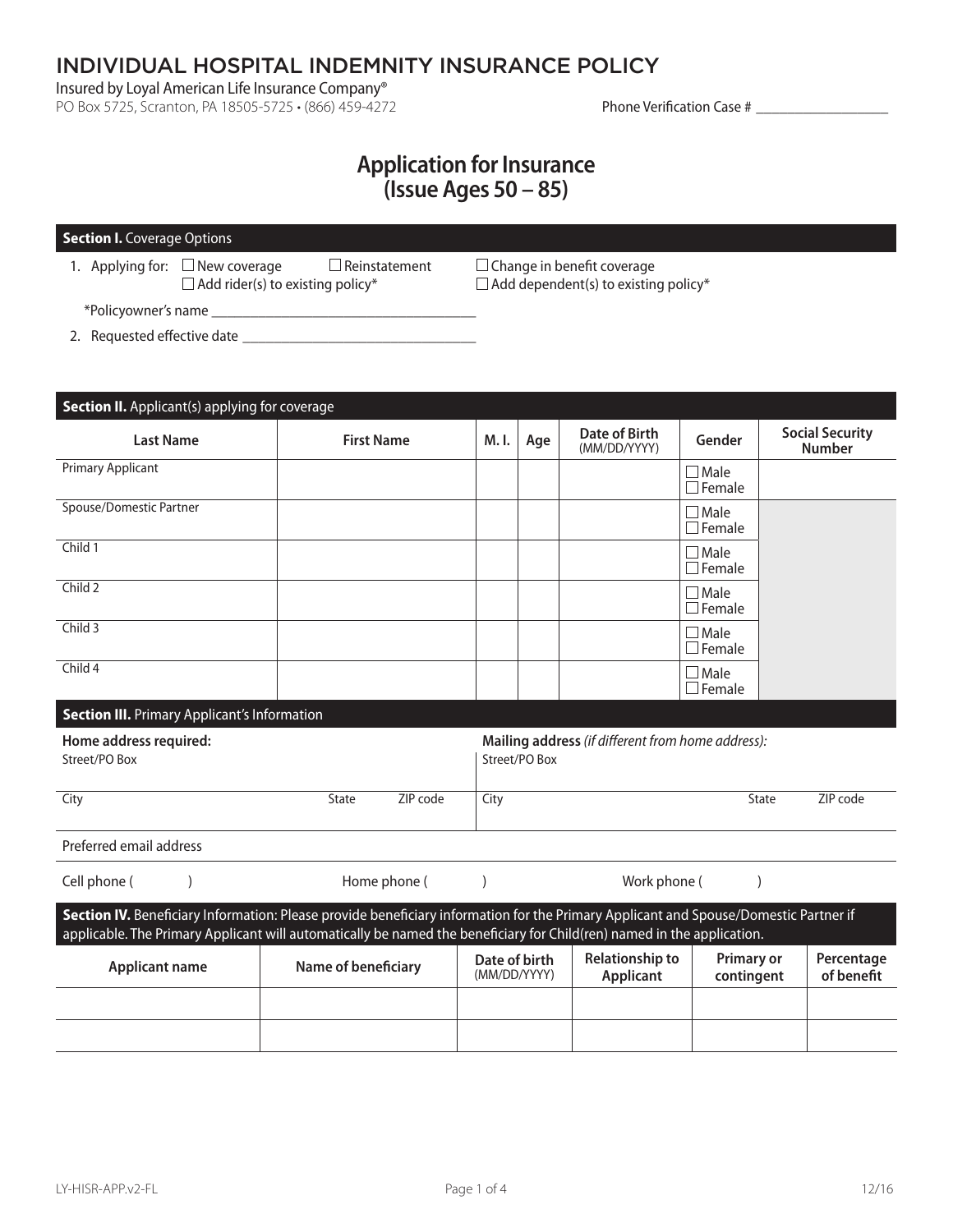#### **Section V. Premium Payment Method**

| Select one of the following:                                                                                                                                                                                |                                     |                                      |                                 |                                   |                      |  |  |  |  |
|-------------------------------------------------------------------------------------------------------------------------------------------------------------------------------------------------------------|-------------------------------------|--------------------------------------|---------------------------------|-----------------------------------|----------------------|--|--|--|--|
| $\Box$ Electronic funds transfer (bank draft) (complete the Electronic Funds Transfer Authorization form)<br>$\Box$ Semi-annually<br>$\Box$ Monthly<br>$\Box$ Quarterly<br>Premium mode:<br>$\Box$ Annually |                                     |                                      |                                 |                                   |                      |  |  |  |  |
| $\Box$ Direct bill<br>Premium mode:                                                                                                                                                                         | $\Box$ Quarterly                    | $\Box$ Semi-annually                 | $\Box$ Annually                 |                                   |                      |  |  |  |  |
| $\Box$ List bill (payroll deduction)<br>Premium mode:                                                                                                                                                       | $\Box$ Bi-weekly<br>$\Box$ Annually | $\Box$ Semi-monthly<br>$\Box$ 26 Pay | $\Box$ Monthly<br>$\Box$ 52 Pay | $\Box$ Quarterly<br>$\Box$ 10thly | $\Box$ Semi-annually |  |  |  |  |
| Group name                                                                                                                                                                                                  |                                     |                                      | Group number                    | Is this a Section 125?            | YFSI I<br>NOL L      |  |  |  |  |

| <b>Section VI.</b> Benefit Selection                                                                                                                                                                                           |                                                      |  |                                                     |                          |  |                        |  |  |
|--------------------------------------------------------------------------------------------------------------------------------------------------------------------------------------------------------------------------------|------------------------------------------------------|--|-----------------------------------------------------|--------------------------|--|------------------------|--|--|
| Coverage type:                                                                                                                                                                                                                 | $\Box$ Individual                                    |  | $\Box$ Individual & Spouse/Domestic Partner         | $\Box$ One-parent family |  | $\Box$ Family          |  |  |
| Hospital Indemnity (all fields must be answered; if the Hospital Admission Benefit is \$0, write "0"):                                                                                                                         |                                                      |  |                                                     |                          |  |                        |  |  |
| Plan name and the control of the control of the control of the control of the control of the control of the control of the control of the control of the control of the control of the control of the control of the control o |                                                      |  | 6-day □ or 10-day □ Hospital Confinement Benefit    |                          |  |                        |  |  |
|                                                                                                                                                                                                                                | Hospital Admission Benefit \$                        |  |                                                     |                          |  |                        |  |  |
| Optional rider(s) selection (for an additional premium):                                                                                                                                                                       |                                                      |  |                                                     |                          |  |                        |  |  |
|                                                                                                                                                                                                                                | $\Box$ Accident Fixed Indemnity Benefit Rider        |  | Plan name                                           |                          |  | Rider modal premium \$ |  |  |
|                                                                                                                                                                                                                                | □ Lump Sum Cancer and Recurrence Rider               |  | Benefit amount \$                                   |                          |  | Rider modal premium \$ |  |  |
|                                                                                                                                                                                                                                | $\Box$ Lump Sum Heart, Stroke, and Restoration Rider |  | Benefit amount \$                                   |                          |  | Rider modal premium \$ |  |  |
| $\Box$ Specified Disease Benefit Rider                                                                                                                                                                                         |                                                      |  | Benefit amount \$                                   |                          |  | Rider modal premium \$ |  |  |
|                                                                                                                                                                                                                                |                                                      |  | Total policy and optional rider(s) modal premium \$ |                          |  |                        |  |  |

Check enclosed *(payable to* **Loyal American Life Insurance Company***)* 

 $\square$  Draft bank account for first premium

| <b>Section VII.</b> Prior or Other Coverage                                                                                                                                                                                                                                                                                                                                                                                                        |        |
|----------------------------------------------------------------------------------------------------------------------------------------------------------------------------------------------------------------------------------------------------------------------------------------------------------------------------------------------------------------------------------------------------------------------------------------------------|--------|
| If YES, please provide the following (and complete the Replacement Notice):                                                                                                                                                                                                                                                                                                                                                                        | YES NO |
|                                                                                                                                                                                                                                                                                                                                                                                                                                                    |        |
|                                                                                                                                                                                                                                                                                                                                                                                                                                                    |        |
| 3. Is any Applicant applying for Lump Sum Cancer and Recurrence Rider, Lump Sum Heart, Stroke, and Restoration Rider,<br>or Specified Disease Benefit Rider currently covered by any Title XIX program (Medicaid or any similar name)? $\ldots\ldots\ldots\qquad\Box$<br>If YES, any person this applies to is not eligible for Lump Sum Cancer and Recurrence, Lump Sum Heart, Stroke, and<br>Restoration, or Specified Disease Benefit coverage. |        |

#### **Section VIII.** Ineligible Occupations *(answer only if applying for the Accident Fixed Indemnity Benefi t Rider)*

Are you currently employed in a non-administrative role in one of the industries listed below or are you an active member of the military? Applicant: YES  $\Box$  NO  $\Box$  Spouse/Domestic Partner: YES  $\Box$  NO  $\Box$ 

- Heavy construction contractors
- Furniture and fixtures
- Fire protection
- Trucking and warehousing
- Primary metal industries

• Lumber and wood products • Nonmetallic minerals (except fuel)

- Stone, clay, and glass products
- Metal mining
- Bituminous coal and lignite mining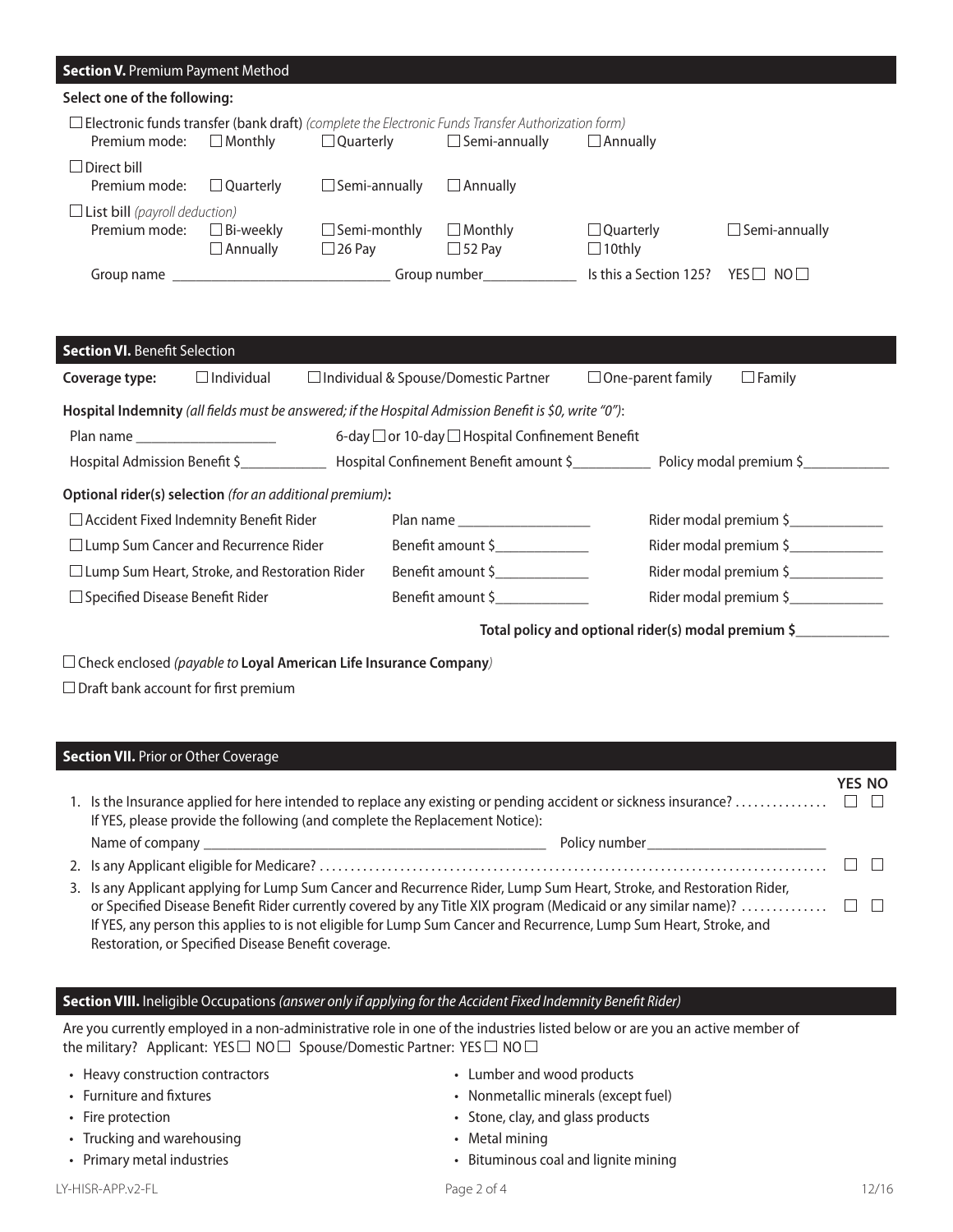**Complete the following questions. Please record details of all YES answers below** *(attach a separate sheet if needed)***.**  *If the answer is YES to any question in Part A for any Applicant (person(s) to be covered), that person(s) will be excluded from coverage as applicable.* 

*If the Primary Applicant answers YES to any question in Part A, no one is eligible for coverage.* 

| Part A. Complete if applying for Individual Hospital Indemnity Insurance Policy                                                                                                                                                                                                                                                                                                                                                                                                                                                                                                                     | YES NO                                                   |                                                                |
|-----------------------------------------------------------------------------------------------------------------------------------------------------------------------------------------------------------------------------------------------------------------------------------------------------------------------------------------------------------------------------------------------------------------------------------------------------------------------------------------------------------------------------------------------------------------------------------------------------|----------------------------------------------------------|----------------------------------------------------------------|
| Is any Applicant currently unable to perform any of his or her activities of daily living (i.e., mobility, transferring, feeding,<br>1.                                                                                                                                                                                                                                                                                                                                                                                                                                                             | $\Box$                                                   | $\Box$                                                         |
| Within the past twelve (12) months, has any Applicant received medical treatment at a hospital for an inpatient stay, had<br>2.<br>a nursing home stay, or received home health care due to an injury or sickness (excluding a cold or flu)?                                                                                                                                                                                                                                                                                                                                                        | ⊔                                                        | $\Box$                                                         |
| Has any Applicant been tested positive for exposure to the Human Immunodeficiency Virus (HIV) infection or been<br>3.<br>diagnosed as having AIDS Related Complex (ARC) or Acquired Immune Deficiency Syndrome (AIDS) caused by the Human<br>Immunodeficiency Virus (HIV) infection or other sickness or condition derived from such infection?<br>Within the past twelve (12) months, has any Applicant been diagnosed with, treated for, or consulted with a medical<br>4.<br>professional for:                                                                                                   | $\Box$                                                   |                                                                |
| a. a heart attack or any disease or disorder of the heart or vascular system, a stroke or Transient Ischemic Attack (TIA),<br>b. cancer, carcinoma in situ, malignant melanoma, or any malignancy except for basal cell or squamous cell skin cancer?<br>c. emphysema, Chronic Obstructive Pulmonary Disease (COPD), lung disorder requiring oxygen, or any other disease or<br>d. complications of diabetes, insulin-dependent diabetes (excluding gestational), or any other disease or disorder of<br>lupus, neuromuscular disease, Parkinson's disease, Alzheimer's disease, or dementia?<br>f. | $\Box$<br>$\Box$<br>$\Box$<br>$\Box$<br>$\Box$<br>$\Box$ | $\mathbf{L}$<br>$\Box$<br>$\Box$<br>$\Box$<br>$\Box$<br>$\Box$ |
| Within the past two (2) years, has any Applicant been advised to have any medical test, surgery, or other treatment which<br>5.<br>6.                                                                                                                                                                                                                                                                                                                                                                                                                                                               | $\Box$<br>ப                                              | $\Box$<br>$\Box$<br>$\Box$                                     |
| <b>Question #</b><br><b>Details</b><br><b>Applicant name</b>                                                                                                                                                                                                                                                                                                                                                                                                                                                                                                                                        |                                                          |                                                                |
|                                                                                                                                                                                                                                                                                                                                                                                                                                                                                                                                                                                                     |                                                          |                                                                |
| Part B. Complete if applying for Lump Sum Cancer and Recurrence Rider<br>If the answer is YES to question 7 for any Applicant, the Rider will not be issued.<br>7. During the past five (5) years, has any Applicant consulted with or been diagnosed, treated, hospitalized, or prescribed medication<br>by a medical professional for, or had symptoms of, cancer, carcinoma in situ, malignant melanoma, or any malignancy except for                                                                                                                                                            |                                                          | <b>YES NO</b>                                                  |
| Part C. Complete if applying for Lump Sum Heart, Stroke, and Restoration Rider                                                                                                                                                                                                                                                                                                                                                                                                                                                                                                                      | $\mathbf{L}$                                             | $\mathbf{L}$                                                   |
| If the answer is YES to question 9 for any Applicant, the Rider will not be issued.<br>8. Primary Applicant:<br>Height (ft.-in.) _____________ Weight (lbs.) ________                                                                                                                                                                                                                                                                                                                                                                                                                               |                                                          | YES NO                                                         |
| Spouse/Domestic Partner: Height (ft.-in.) ____________ Weight (lbs.) ________<br>9. During the past five (5) years, has any Applicant consulted with a medical professional or been diagnosed, treated, or hospitalized<br>for a heart attack or any disease or disorder of the heart or vascular system, a stroke or Transient Ischemic Attack (TIA), congestive<br>heart failure, heart or heart valve surgery, bypass surgery, high blood pressure requiring three (3) or more medications to control,                                                                                           | $\Box$                                                   | $\perp$                                                        |

| 10. During the past five (5) years, has any Applicant had, been diagnosed with, treated for, or taken medication for any of the |               |  |
|---------------------------------------------------------------------------------------------------------------------------------|---------------|--|
| following: aneurysm, blood clot, pulmonary hypertension, pulmonary fibrosis, tuberculosis, paralysis, or other disorders of     |               |  |
| the nervous system including Multiple Sclerosis (MS) and Amyotrophic Lateral Sclerosis (ALS)?                                   | $\Box$ $\Box$ |  |
| 11. Has any Applicant ever been diagnosed with, treated for, or taken medication for kidney disease requiring dialysis?         | $\Box$ $\Box$ |  |
|                                                                                                                                 | $\Box$        |  |

|  | 12. Has any Applicant ever had an organ transplant or been advised of the need for a transplant? |  |
|--|--------------------------------------------------------------------------------------------------|--|
|  |                                                                                                  |  |

LY-HISR-APP.v2-FL 12/16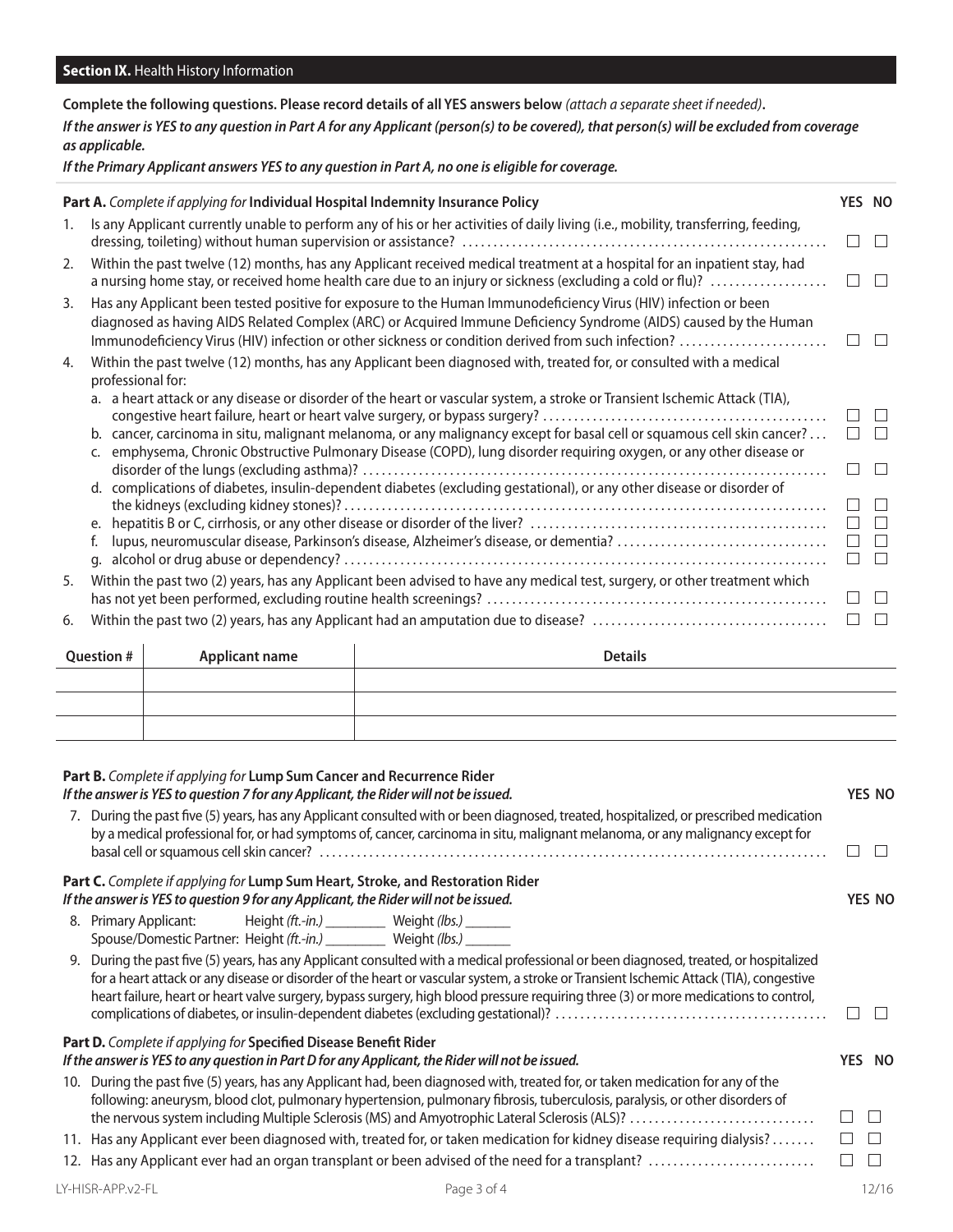#### **Section X.** Policyowner's Statements and Agreements

I hereby apply to Loyal American Life Insurance Company (hereinafter "Company" and "Loyal") for insurance coverage to be issued based upon the truth and completeness of the answers to the above questions and understand and agree that: (1) no Agent has the authority to waive the answer to any questions on the application; (2) no insurance will be effective until (a) this signed application has been accepted upon review of the answers I have provided and any medical information reviewed by Loyal, (b) the initial premium has been paid, and (c) a contract has been issued by Loyal American Life Insurance Company; and (3) I have received the Outline of Coverage for the policy applied for, the Replacement Notice form, if applicable, and, if eligible for Medicare, the required *Guide to Health Insurance for People with Medicare*.

I understand that any person who knowingly and with intent to injure, defraud, or deceive any insurance company files a statement of **claim or an application for insurance containing any false, incomplete, or misleading information is guilty of a felony of the third degree.** 

The Primary Applicant must sign and date, acknowledging their understanding and agreement to the conditions listed herein. The above statements are true and complete. I understand and agree that for all Applicants these statements shall be the basis for determination of acceptance for coverage under my applicable Loyal policy. I acknowledge and agree that any material misrepresentation or material omission of any Applicant may render this contract null and void from its date of issue in accordance with applicable law. If coverage is revoked, I will receive written notice that will explain the decision and my right to appeal. Loyal will return all paid premiums and fees less any claim payments.

As an alternative to court action, any matter in dispute between me and the Company may be subject to voluntary binding arbitration governed by the provisions of the Commercial Arbitration Rules of the American Health Lawyers Association. Any decision reached by arbitration shall be binding upon both myself and the Company and may be entered as a judgment in any court of proper jurisdiction.

Any Applicant who is applying for the Lump Sum Cancer and Recurrence Rider, Lump Sum Heart, Stroke, and Restoration Rider, or Specified Disease Benefit Rider and is currently covered by Medicaid should not purchase the Lump Sum Cancer and Recurrence, Lump Sum Heart, Stroke, and Restoration, or Specified Disease Benefit coverage.

I understand that the Individual Hospital Indemnity Insurance Policy will not pay benefits for the first 12 months after the issue date for any loss caused by a Pre-Existing Condition which I or any Applicant have had in the past 12 months. PRE-EXISTING CONDITION means any Covered Illness or Covered Injury for which an Insured Person received medical treatment, advice, or services including diagnostic measures, or took prescribed drugs or medicines within 12 months before the Insured Person's effective date of coverage. Routine follow-up care to determine whether a breast cancer has recurred in a person who has been previously determined to be free of breast cancer does not constitute medical Advice or Treatment for purposes of determining pre-existing conditions, unless evidence of breast cancer is found during or as a result of the follow-up care.

I understand that the Lump Sum Cancer and Recurrence Rider or Lump Sum Heart, Stroke, and Restoration Rider will not pay benefits for the first 12 months after the issue date for any loss caused by a Pre-Existing Condition which I or any Applicant have had in the past 6 months. PRE-EXISTING CONDITION means a condition diagnosed or for which medical advice or treatment was recommended by or received from a Physician within the 6 months prior to the issue date. Routine follow-up care to determine whether a breast cancer has recurred in a person who has been previously determined to be free of breast cancer does not constitute medical Advice or Treatment for purposes of determining pre-existing conditions, unless evidence of breast cancer is found during or as a result of the follow-up care.

I understand that the Specified Disease Benefit Rider will not pay benefits for the first 12 months after the issue date for any loss caused by a Pre-Existing Condition which I or any Applicant have had in the past 12 months. PRE-EXISTING CONDITION means a condition diagnosed or for which medical advice or treatment was recommended by or received from a Physician within the 12 months prior to the effective date of the Rider.

## **THIS IS A SUPPLEMENT TO HEALTH INSURANCE AND IS NOT A SUBSTITUTE FOR MAJOR MEDICAL COVERAGE. LACK OF MAJOR MEDICAL COVERAGE (OR OTHER MINIMUM ESSENTIAL COVERAGE) MAY RESULT IN AN ADDITIONAL PAYMENT WITH YOUR TAXES.**

Primary Applicant's signature or parent or guardian if Applicant is a minor (Policyowner) Today's date (MM/DD/YYYY)

#### **Section XI.** Agent(s) Certification

I certify that I have provided the Primary Applicant with the following documents:

a. Application packet (phone sales only) b. Outline of Coverage c. Other

**I certify that I have interviewed the Primary Applicant, asked all of the questions as written on the application, and I have truly and accurately recorded on the application the information supplied to me by the Primary Applicant.** 

| Printed name of Licensed Agent                 | Signature of Licensed Agent | Writing number | FL Agent License ID | Percentage |
|------------------------------------------------|-----------------------------|----------------|---------------------|------------|
| Printed name of 2 <sup>nd</sup> Licensed Agent |                             | Writing number | FL Agent License ID | Percentage |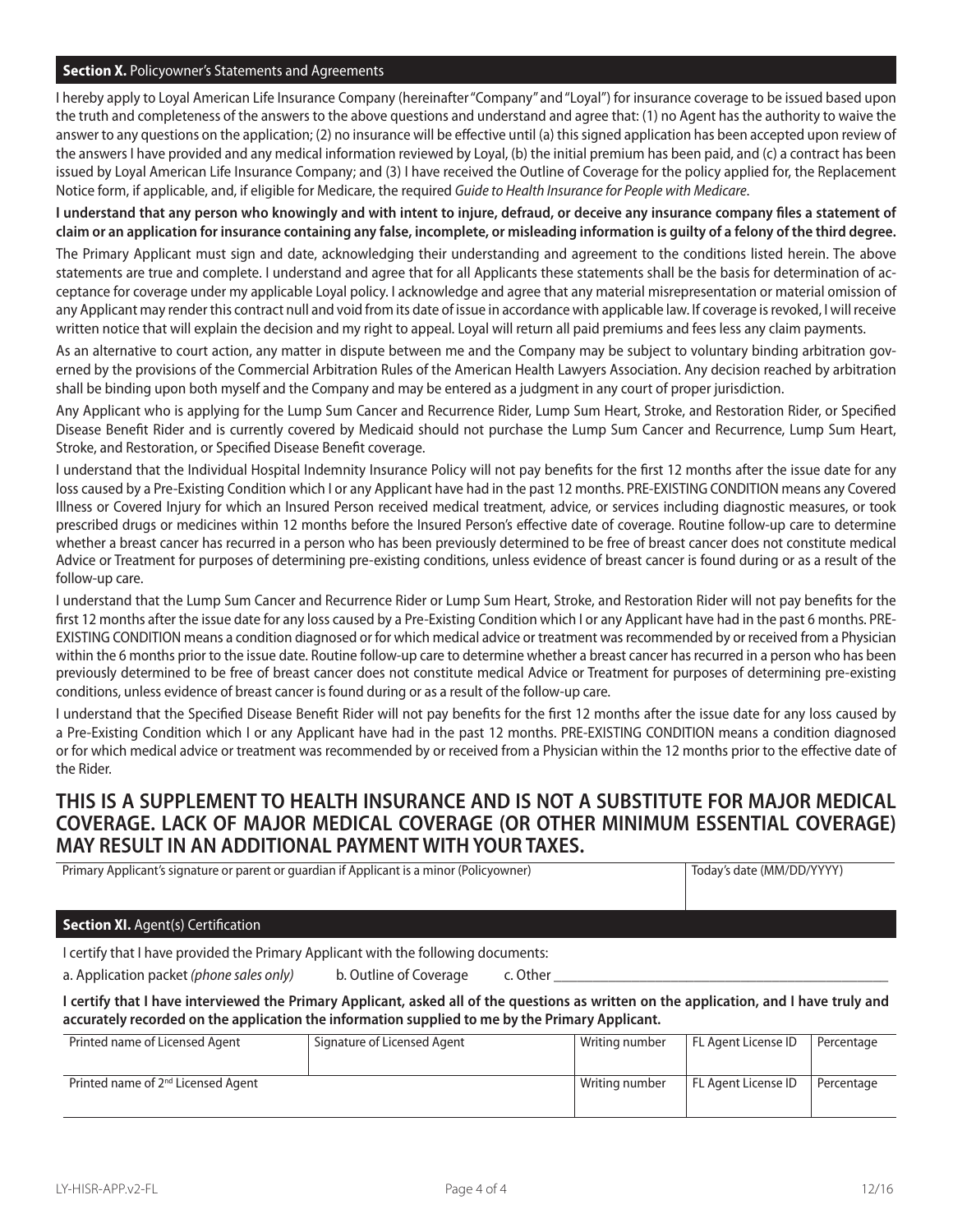## **PRE-AUTHORIZATION AGREEMENT FOR ELECTRONIC FUNDS TRANSFER**

LOYAL AMERICAN LIFE INSURANCE COMPANY® • PO BOX 5725 • SCRANTON, PA 18505-5725

| <b>Proposed Insured's Name</b>                                                                                                                                                               |                   |  | <b>Policy Number (if available)</b>                                                                                                                    |                                                                                                                                              |                                                                                             |                                    |
|----------------------------------------------------------------------------------------------------------------------------------------------------------------------------------------------|-------------------|--|--------------------------------------------------------------------------------------------------------------------------------------------------------|----------------------------------------------------------------------------------------------------------------------------------------------|---------------------------------------------------------------------------------------------|------------------------------------|
| <b>Financial Institution Name and Telephone Number</b>                                                                                                                                       |                   |  |                                                                                                                                                        |                                                                                                                                              |                                                                                             |                                    |
| <b>Financial Institution Address</b>                                                                                                                                                         |                   |  |                                                                                                                                                        |                                                                                                                                              |                                                                                             |                                    |
| 9-digit Routing Number                                                                                                                                                                       |                   |  | <b>Account Number</b>                                                                                                                                  |                                                                                                                                              | Requested Withdrawal Date (1st - 28th)                                                      |                                    |
| Withdraw Payment:                                                                                                                                                                            | $\square$ Monthly |  | $\square$ Quarterly                                                                                                                                    |                                                                                                                                              | $\square$ Semi-annually<br>$\square$ Annually                                               |                                    |
| Type of Account:<br>$\Box$ Personal Checking Account                                                                                                                                         |                   |  |                                                                                                                                                        | $\Box$ Personal Savings Account                                                                                                              |                                                                                             | $\Box$ Corporate/Business Checking |
| Name of Employer Group                                                                                                                                                                       |                   |  |                                                                                                                                                        |                                                                                                                                              |                                                                                             |                                    |
| Purpose for submitting this Authorization (check appropriate box(es)):<br>$\Box$ New authorization<br>$\square$ Change in financial institution                                              |                   |  |                                                                                                                                                        | $\Box$ Change in existing coverage                                                                                                           | $\square$ Change in checking/savings account                                                |                                    |
| For checking account:<br>Refer to the sections on<br>the sample check.<br>For savings account:<br>Please verify with your bank<br>the account and routing<br>number of your savings account. |                   |  | PAY TO THE<br><b>ORDER OF</b><br>The Routing number is 9<br>digits between the $\blacksquare$ :<br>symbols.<br>$\blacksquare$ 123456789 $\blacksquare$ | The Account number<br>is usually to the left of<br>II". If check number is<br>left of account number.<br>ignore check number.<br>34567890 ·· | \$<br><b>Dollars</b><br>The Check number<br>should match the upper<br>right corner.<br>0101 | 0101                               |

**APPLICANT INFORMATION FOR FINANCIAL INSTITUTIONS**: As a convenience to me, I hereby request and authorize you to pay and charge to my account, drafts drawn on my account by and payable to Loyal American Life Insurance Company provided there are sufficient funds in said account to pay the same on presentation. Such drafts will bear my printed name. I also authorize Loyal American Life Insurance Company and any financial institution it uses to initiate credit entries to my account or to provide refund of premium or association fees (if applicable). I authorize you to accept and to credit these entries to my account. In the event Loyal American Life Insurance Company mistakenly deposits funds into my account, I authorize Loyal American Life Insurance to debit my account for an amount not to exceed the original amount of credit. This authorization shall remain in effect until revoked by me in writing, and until you actually receive such notice. I agree that you shall be fully protected in honoring any such draft. I agree that your rights in respect to any such draft shall be the same as if it were a check signed personally by me. I further agree that if any such draft is dishonored, whether intentionally or inadvertently, you shall be under no liability whatsoever even though such dishonor results in the forfeiture of insurance.

**APPLICANT INFORMATION FOR LOYAL AMERICAN LIFE INSURANCE COMPANY**: It is understood that the initial draft will occur when the policy is issued. All subsequent drafts will be drawn on or about the requested date each month. The presentation of such drafts to the above Financial Institution shall constitute notice of premiums being due upon the contract and association fees (if applicable), and no other notice of premiums or association fees (if applicable) due will be given. No premium or association fee (if applicable) shall be deemed to have been paid unless and until actual payment of the draft drawn for such premium or association fee (if applicable) payment has been received by Loyal American Life Insurance Company. The cancelled draft will constitute receipt of premium or association fee (if applicable) payment. The privilege of paying premiums and association fees (if applicable) under this Plan may be revoked by Loyal American Life Insurance Company if any draft is not paid upon presentation. The payment of premiums and association fees (if applicable) under this Plan may be terminated by the Contract Owner, Financial Institution Depositor if other than Contract Owner, or by Loyal American Life Insurance Company upon 30 days written notice.

Name of Payor (if other than Insured) Payor's Address

\_\_\_\_\_\_\_\_\_\_\_\_\_\_\_\_\_\_\_\_\_\_\_\_\_\_\_\_\_\_\_\_\_\_\_\_\_\_\_\_\_\_\_\_\_\_\_\_\_\_\_\_\_\_\_\_\_\_\_\_\_\_\_\_\_\_\_\_\_\_\_\_\_\_\_\_\_\_\_\_\_\_\_\_\_\_\_\_\_\_\_\_\_\_\_\_\_\_\_\_\_\_\_\_\_\_\_\_

\_\_\_\_\_\_\_\_\_\_\_\_\_\_\_\_\_\_\_\_\_\_\_\_\_\_\_\_\_\_\_\_\_\_\_\_\_\_\_\_\_\_\_\_\_\_\_\_\_\_\_\_\_\_\_\_\_\_\_\_\_\_\_\_\_\_\_\_\_\_\_\_\_\_\_\_\_\_\_\_\_\_\_\_\_\_\_\_\_\_\_\_\_\_\_\_\_\_\_\_\_\_\_\_\_\_\_\_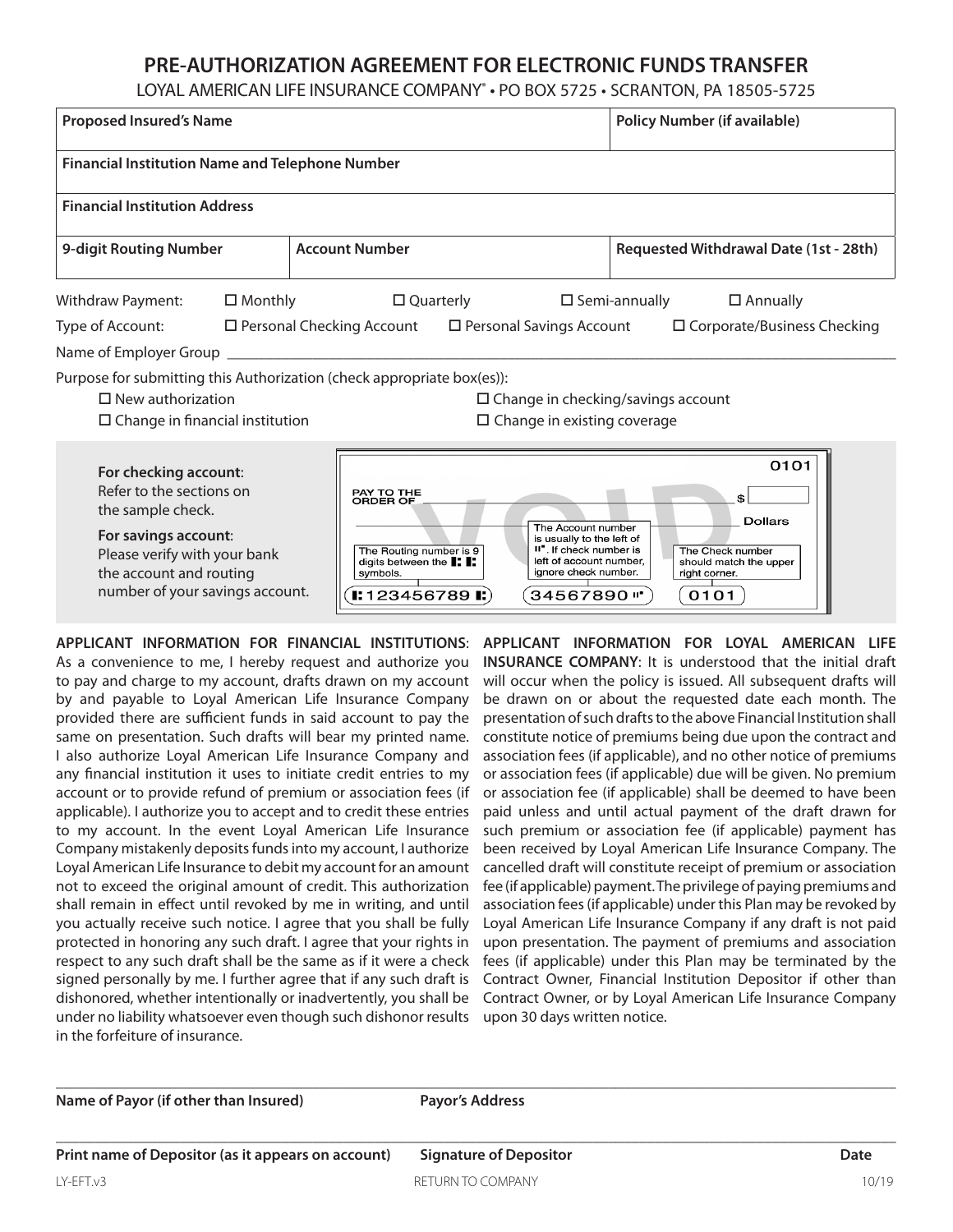## **AUTHORIZATION FORM FOR DISCLOSURE OF AN APPLICANT'S PROTECTED HEALTH INFORMATION**

I hereby authorize the disclosure of protected health information about me as described below.

- 1. The Company, as used in this authorization, shall mean American Retirement Life Insurance Company, Loyal American Life Insurance Company®, Cigna Health and Life Insurance Company, Cigna National Health Insurance Company, and their affiliates as described below.
- 2. I authorize any licensed physician, medical practitioner, hospital, clinic, Pharmacy Benefi t Manager, or other medical or medically-related facility, the U. S. Veterans Administration and Selective Service System, insurance company, MIB, Inc., or any other organization, institution, or person that has any records or information available as to the diagnosis, treatment, and prognosis with respect to any physical or mental condition and/or treatment relating to me or my family to disclose to the Company's underwriting, new business, claims, sales agents, and premium accounting representatives any such records or information. However, MIB, Inc., information will only be shared with the Company's underwriting staff and Medical Director.
- 3. I authorize the Company to make a brief report of my protected health information to MIB, Inc.
- 4. The protected health information described above will be disclosed to the Company to determine my or my family's eligibility to obtain coverage under the policy for which I/we have applied, and to determine the rates and terms which apply to the policy.
- 5. This medical or health information includes information on the diagnosis and treatment of mental illness, alcohol, and drug use. This also includes information on the diagnosis, treatment, and testing results related to HIV, AIDS, and sexually-transmitted diseases unless otherwise restricted by state law.
- 6. I understand that I may revoke this authorization in writing at any time, except to the extent that action has been taken by the Company in reliance on this authorization, by sending a written revocation to the Company's Privacy Office at PO Box 5700, Scranton, PA 18505-5700.
- 7. I understand that the information which will be provided under this authorization is necessary for the Company to determine my eligibility for coverage under the policy and that the Company will condition its approval and issuance of the policy on my providing this authorization, and my application may be denied if I refuse to provide this authorization.
- 8. I understand that if the person or entity that receives my protected health information is not a health care provider or health plan covered by the federal privacy regulations, the information may be re-disclosed by such person or entity and will likely no longer be protected by the federal privacy regulations.
- 9. I understand that a photocopy, facsimile copy, or other electronic copy of this authorization shall be considered as effective and valid as the original. I also understand that I or my personal representative am entitled to receive a copy of this authorization upon request. This authorization will expire twenty-four (24) months from the date it is signed.

\_\_\_\_\_\_\_\_\_\_\_\_\_\_\_\_\_\_\_\_\_\_\_\_\_\_\_\_\_\_\_\_\_\_\_\_\_\_\_\_\_\_\_\_\_\_\_\_\_\_\_\_\_\_\_\_\_\_\_\_\_\_\_\_\_\_\_\_\_\_\_\_\_\_\_\_\_\_\_\_\_\_\_\_\_\_\_\_\_\_\_\_\_\_\_\_\_\_\_\_\_\_\_

10. If you are the representative of an Applicant, describe the scope of your authority to act on the Applicant's behalf:

| <b>Applicant's Name</b>                   |      | Name of Applicant's Personal Representative, if applicable |      |
|-------------------------------------------|------|------------------------------------------------------------|------|
| <b>Applicant's Social Security Number</b> |      | Relationship of Personal Representative to the Applicant   |      |
| <b>Signature of Applicant</b>             | Date | <b>Signature of Personal Representative</b>                | Date |
| <b>Signature of Company's Agent</b>       | Date |                                                            |      |

A signed copy of this form will be provided with the policy if issued and any other time upon request.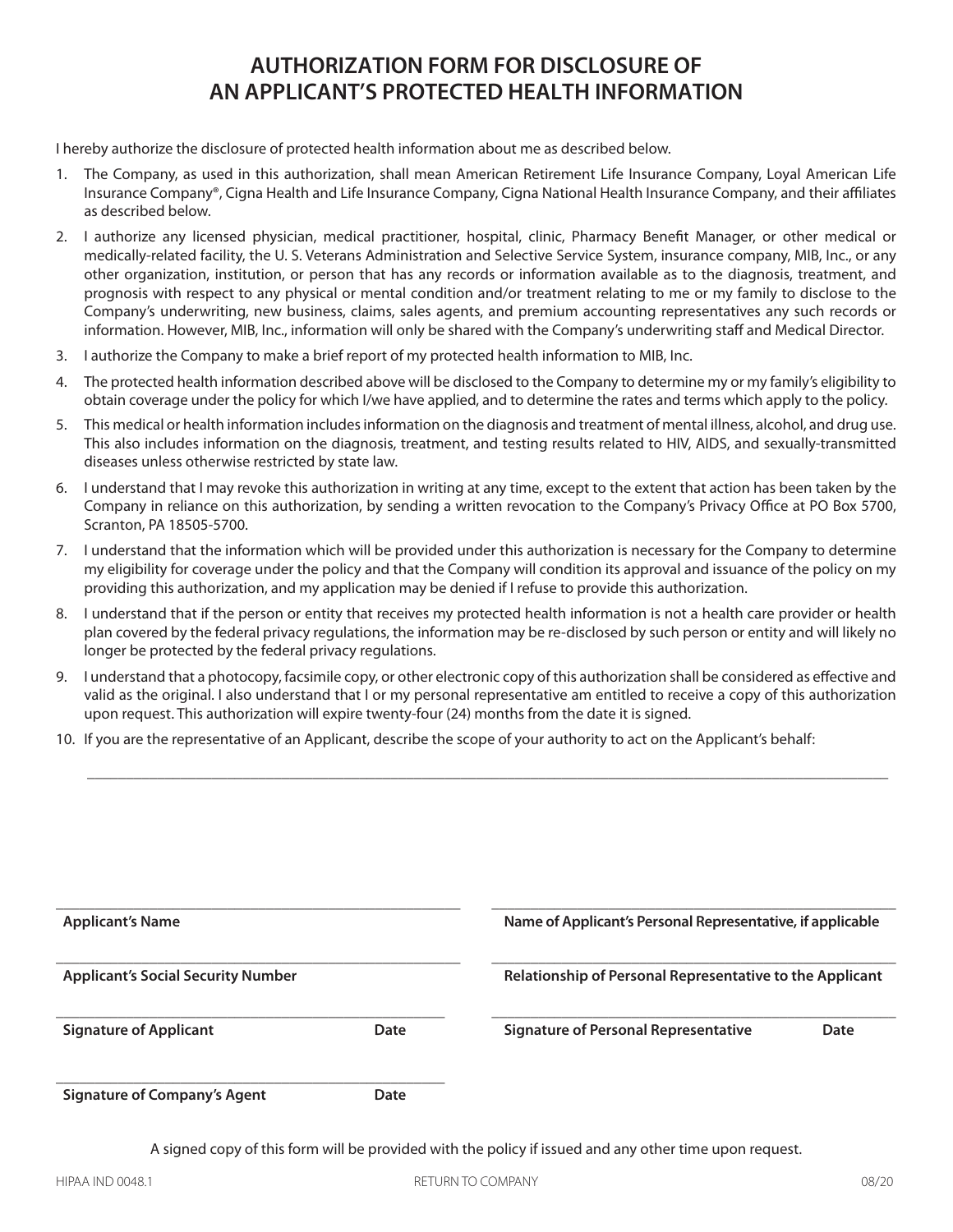## **AUTHORIZATION FORM FOR DISCLOSURE OF A CONSUMER'S PROTECTED HEALTH INFORMATION FOR MARKETING PURPOSES ("Authorization")**

- 1. I hereby authorize the use and disclosure of my protected personally identifiable health information contained in the Company's records ("Protected Health Information") to American Retirement Life Insurance Company, Loyal American Life Insurance Company®, Cigna Health and Life Insurance Company, Cigna National Health Insurance Company, and their affiliates ("Company") as described below.
- 2. I authorize the Company to use the Protected Health Information contained in the Company's records, including its underwriting and claim records, to help determine whether I might be interested in or can benefit from other non-health-related insurance products offered by the Company.
- 3. I understand that the Company will disclose the Protected Health Information to its underwriting staff, new business staff, sales agents, or marketing management for the purpose of marketing non-health-related products to me.
- 4. I understand that I may revoke this Authorization at any time, except to the extent that action has been taken by the Company in reliance on this Authorization, by sending a written revocation to the Company's Privacy Steward at PO Box 5700, Scranton, PA 18505-5700.
- 5. I understand that the Protected Health Information which the Company will use and disclose under this Authorization is not necessary for the Company to determine my eligibility for coverage under the policy and that the Company will not condition its approval and issuance of the policy on my providing this Authorization.
- 6. I understand that if the person or entity that receives my Protected Health Information is not a health care provider or health plan covered by the federal privacy regulations, the information may be redisclosed by such person or entity and will likely no longer be protected by the federal privacy regulations.
- 7. I understand that a photocopy, facsimile copy, or other electronic copy of this Authorization is as effective and valid as the original. I also understand that I or my personal representative am entitled to receive a copy of this Authorization. This Authorization will remain in effect for two (2) years from the day my policy(ies) is terminated or the day I revoke my permission.
- 8. By providing my telephone number(s) on the attached application for insurance, I consent to receive calls, texts, or autodialed or prerecorded telemarketing messages from Cigna and its affiliates.

\_\_\_\_\_\_\_\_\_\_\_\_\_\_\_\_\_\_\_\_\_\_\_\_\_\_\_\_\_\_\_\_\_\_\_\_\_\_\_\_\_\_\_\_\_\_\_\_\_\_\_\_\_\_\_\_\_\_\_\_\_\_\_\_\_\_\_\_\_\_\_\_\_\_\_\_\_\_\_\_\_\_\_\_\_\_\_\_\_\_\_\_\_\_\_\_\_\_\_\_\_\_\_\_\_\_\_\_

If you are the representative of a Consumer, describe the scope of your authority to act on the Consumer's behalf:

| <b>Consumer's Name</b>              |      | Name of Consumer's Personal Representative, if applicable |      |
|-------------------------------------|------|-----------------------------------------------------------|------|
| <b>Signature of Consumer</b>        | Date | Relationship of Personal Representative to the Consumer   |      |
| <b>Signature of Company's Agent</b> | Date | <b>Signature of Personal Representative</b>               | Date |

A signed copy of this form will be provided to you.